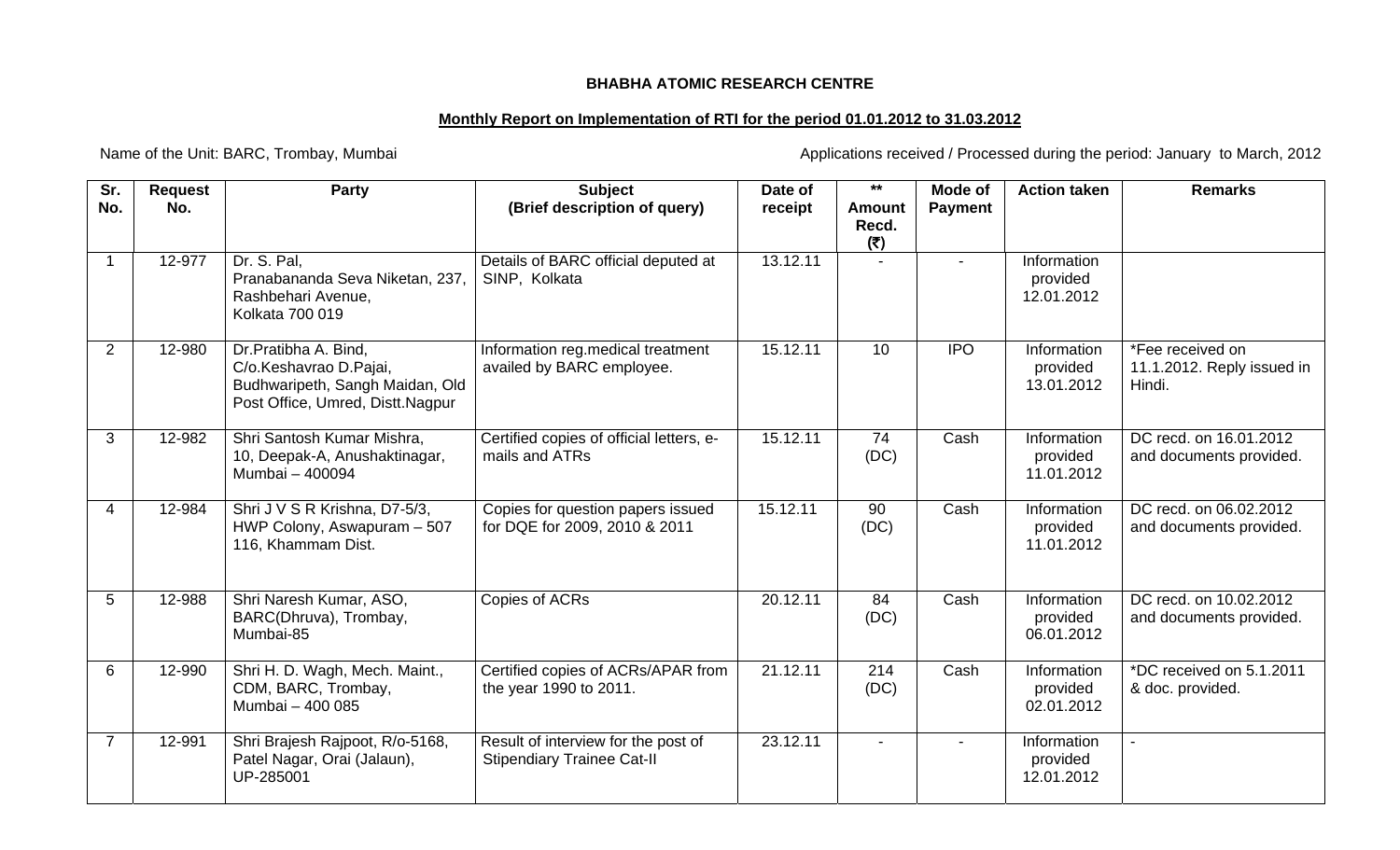| Sr.<br>No. | <b>Request</b><br>No. | Party                                                                                                                  | <b>Subject</b><br>(Brief description of query)                                            | Date of<br>receipt | $***$<br><b>Amount</b> | Mode of<br><b>Payment</b> | <b>Action taken</b>                      | <b>Remarks</b>                                                                                                                |
|------------|-----------------------|------------------------------------------------------------------------------------------------------------------------|-------------------------------------------------------------------------------------------|--------------------|------------------------|---------------------------|------------------------------------------|-------------------------------------------------------------------------------------------------------------------------------|
|            |                       |                                                                                                                        |                                                                                           |                    | Recd.<br>(5)           |                           |                                          |                                                                                                                               |
| 8          | 12-992                | Shri Gourisankar Samal, C/o Amit<br>Kumar Mohanty, Qr. No. - 2RA-<br>12, Road-5, Unit-9, Bhubaneswar,<br>Odisha-751022 | Result of selection for OCES/DGFS<br>2011                                                 | 23.12.11           |                        |                           | Information<br>provided<br>10.01.2012    |                                                                                                                               |
| 9          | 12-993                | Shri Santosh Kumar Mishra, 10,<br>Deepak-A, Anushaktinagar,<br>Mumbai - 94                                             | Certified copies of documents and<br><b>ATRs</b>                                          | 23.12.11           | 90<br>(DC)             | Cash                      | Information<br>provided on<br>23.01.2012 | DC recd. on 02.02.2012<br>and documents provided.                                                                             |
| 10         | 12-995                | Shri J V S R Krishna, D7-5/3,<br>HWP Colony, Aswapuram - 507<br>116, Khammam Dist.                                     | Copies of the orders issued by<br>TC/TSC                                                  | 30.12.11           |                        |                           | Information<br>provided on<br>30.01.2012 |                                                                                                                               |
| 11         | 12-996                | Ms.JVV Durga, Door No. 23,<br>Krishna Street, HWP(M) Colony,<br>Aswapuram (District), Andhra<br>Pradesh - 507 116      | Details of the employees appeared<br>for DQE-SA-2009                                      | 30.12.11           |                        |                           | Information<br>provided on<br>18.01.2012 |                                                                                                                               |
| 12         | 12-997                | Shri G R Ursal,<br>SO/E, TT&CD, BARC                                                                                   | Certified copy of investigation report                                                    | 30.12.11           | 14<br>(DC)             | Cash                      | Information<br>provided on<br>27.01.2012 | *DC received on 31.1.12 &<br>doc. provided.                                                                                   |
| 13         | 01-998                | Shri Sonaji Bhaurao Sonavane,<br>12 F, Siddhivinayak Tower, A<br>Wing, Near Runwal Nagar, Thane<br>(W) 400 601         | Status report on representations to<br>Controller, BARC                                   | 02.01.12           | 10                     | <b>DD</b>                 | Information<br>provided on<br>31.01.2012 | *Fee in the form of Court<br>fee stamp-not acceptable.<br>Letter for Fee issued on<br>09.01.2011. Fee recd. on<br>23.01.2012. |
| 14         | 01-999                | Shri Pothuraj Srinivasarao, H. No.<br>C-12/3/1, HWPM Colony,<br>Aswapuram, Pin - 507 116,<br>Khammam Dist.             | Option to change over from CPF to<br>pension scheme in respect of<br>technical personnel. | 03.01.12           | 10<br>10<br>(DC)       | <b>IPO</b>                | Information<br>provided on<br>18.01.2012 |                                                                                                                               |
| 15         | 01-1000               | Shri Baldev Choudhary, H. No.<br>178, Nehru Colony, Ratanada<br>Jodhpur, Rajasthan 342 001                             | Details of marks of OCES/DGFS<br>held on 24/04/2011                                       | 03.01.12           | 10                     | <b>IPO</b>                | Information<br>provided on<br>23.01.2012 |                                                                                                                               |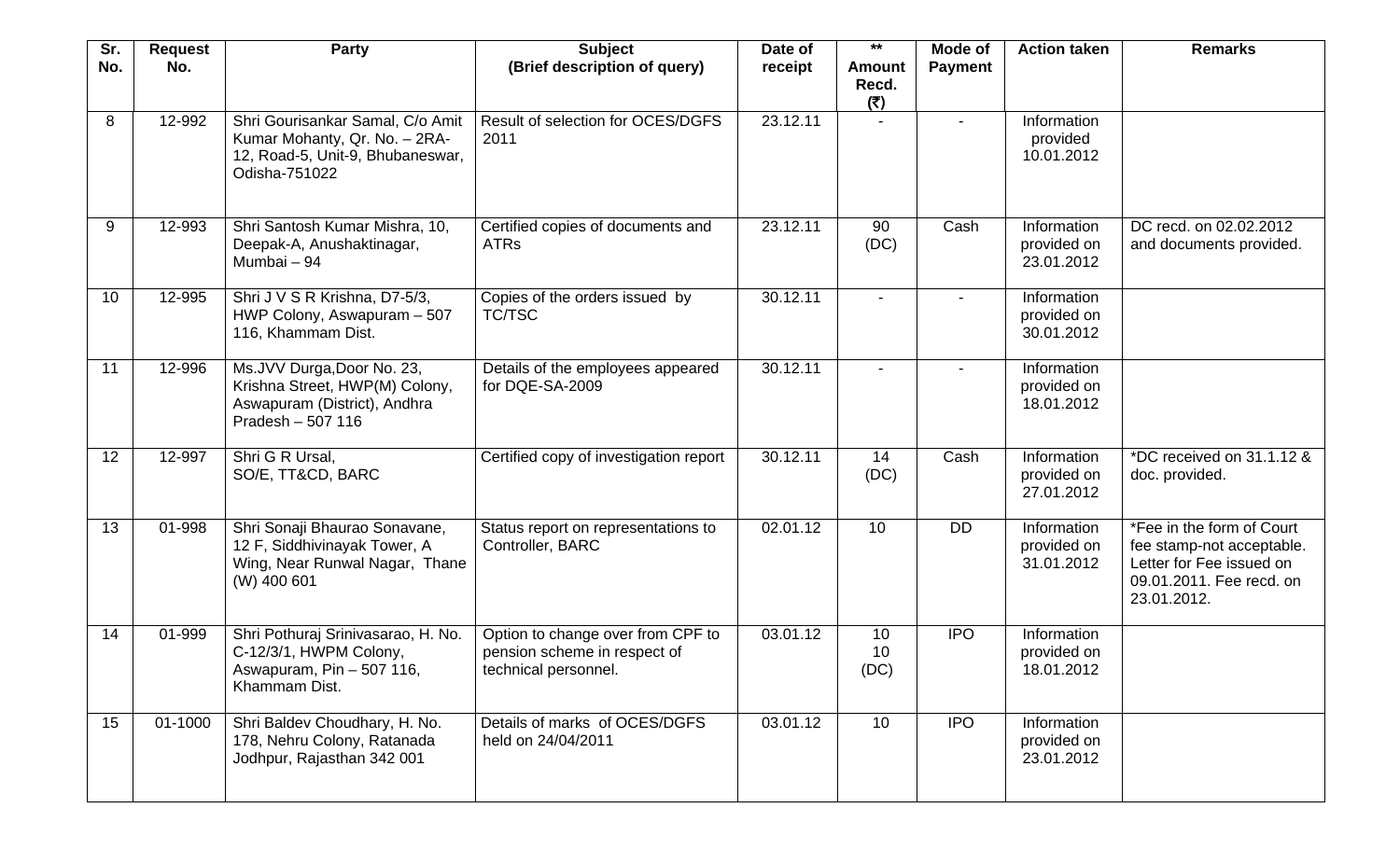| Sr.<br>No. | <b>Request</b><br>No. | Party                                                                                                               | <b>Subject</b><br>(Brief description of query)                          | Date of<br>receipt | $***$<br><b>Amount</b><br>Recd.<br>(5) | <b>Mode of</b><br><b>Payment</b> | <b>Action taken</b>                                    | <b>Remarks</b>                                                                                                                                      |
|------------|-----------------------|---------------------------------------------------------------------------------------------------------------------|-------------------------------------------------------------------------|--------------------|----------------------------------------|----------------------------------|--------------------------------------------------------|-----------------------------------------------------------------------------------------------------------------------------------------------------|
| 16         | 01-1001               | Shri Gautam K.Kamble, B-8,<br>Sahjeevan, Mahatma Phule Rd.,<br>Gandhi Chk, Naigaon,<br>Dadar(E), Mumbai-400014.     | Copies of documents related to<br>compassionate appointment.            | 04.01.12           | $\star$                                |                                  | File Closed on<br>22.02.12.                            | *Fee in the form of Court<br>Fee Stamp not acceptable.<br>Letter for Fee issued on<br>06.01.2012 & 23.01.2012<br>* Fee not recd. File is<br>closed. |
| 17         | 01-1002               | Shri B.S. Saraswat, HPU, RAPS<br>1&2, PO Anushakti Via-<br>Kota(Rajasthan)-323 303.                                 | Redesignation of SA/A to SA/B                                           | 05.01.12           | $\overline{\phantom{a}}$               | Paid at<br>NTC,<br>NPCIL.        | Information<br>provided on<br>23.01.2012               | Recd. u/s.6(3) from CPIO,<br><b>NPCIL</b>                                                                                                           |
| 18         | 01-1003               | Shri Rajendra D. Gangavane, At &<br>Post Parali, Tal. & Dist. Satara                                                | Copies of service book of BARC<br>employee                              | 06.01.12           | $\star$                                |                                  | Information<br>denied on<br>17.01.2012<br>u/s. 8(1)(j) | *Fee in the form of Court<br>Fee Stamp not acceptable.                                                                                              |
| 19         | 01-1004               | Shri B. K. Pathak, SO/H, TT&CD,<br>BARC, Trombay - 400 085                                                          | <b>CR/APAR Gradings</b>                                                 | 09.01.12           | 10                                     | Cash                             | Information<br>provided on<br>31.01.2012               |                                                                                                                                                     |
| 20         | 01-1005               | Shri Yogesh Keshwani, S/o Lt.<br>Mannuram Keshwani, No.308,<br>Govindpuri, Near Lines Hospital,<br>Distt. Haridwar. | Information regarding permission to<br>manufacture to Xray Machine      | 09.01.12           | $\star$                                |                                  | *13.1.2012                                             | Fee in the form of stamp<br>paper is not acceptable.<br>*Trd. to PIO, AERB u/s<br>6(3)                                                              |
| 21         | 01-1006               | Shr M.C. Goel, 33- Venkatgiri,<br>Anushaktinagar, Mumbai - 400<br>094.                                              | Copies of assessment sheets of<br><b>ACRs</b>                           | 1101.12            | 10                                     | Cash                             | Information<br>provided on<br>30.01.2012               |                                                                                                                                                     |
| 22         | 01-1007               | Shri Vikas K. Telang,<br>B 32-5, Kendriya Vihar, Sector 11,<br>Kharghar, Navi Mumbai-410 210                        | List of officers promoted to SO/G<br>during the year 2008, 2009 & 2010. | 11.01.12           | 10<br>14<br>(DC)                       | Cash                             | Information<br>provided on<br>01.02.2012               | DC recd. on 01.02.12 and<br>documents provided.                                                                                                     |
| 23         | 01-1008               | Shri Santhosh Kumar Mishra, 10,<br>Deepak-A, Anushaktinagar,<br>Mumbai - 400 094.                                   | Certified copies Action Take report.                                    | 1101.12            | 10                                     | <b>IPO</b>                       | Information<br>provided on<br>18.01.2012               |                                                                                                                                                     |
| 24         | 01-1009               | Shri Benny Sebastian,<br>Foreman/B, QAD, BARC,<br>Trombay, Mumbai-400085.                                           | Criteria for promotion from T/G to<br>Foreman/A                         | 12.01.12           | 10                                     | Cash                             | Information<br>provided on<br>03.02.2012               |                                                                                                                                                     |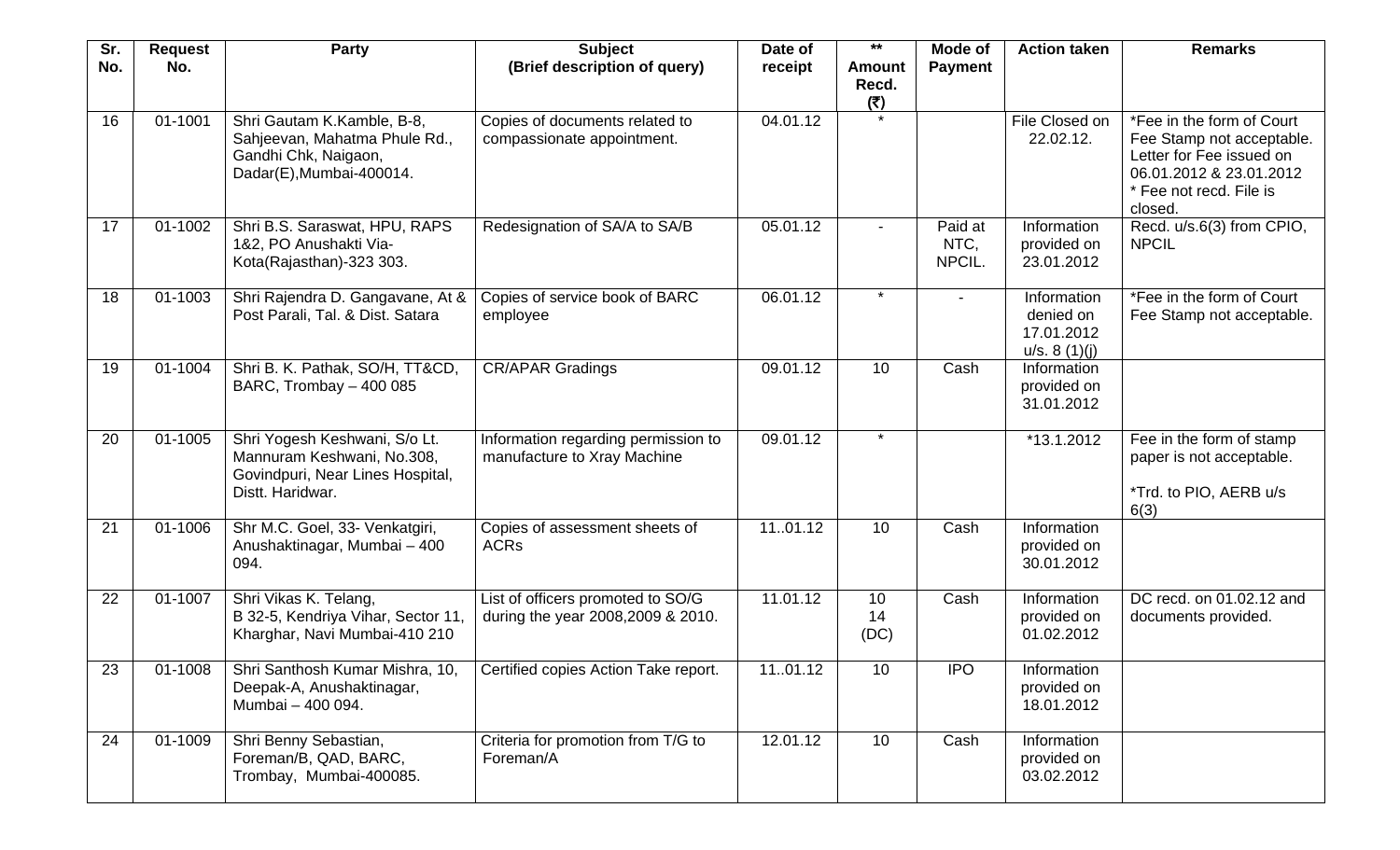| Sr.<br>No. | <b>Request</b><br>No. | Party                                                                                                                                                 | <b>Subject</b><br>(Brief description of query)                                        | Date of<br>receipt | $***$<br><b>Amount</b><br>Recd.<br>(5) | Mode of<br><b>Payment</b> | <b>Action taken</b>                      | <b>Remarks</b>                                                                                                                                            |
|------------|-----------------------|-------------------------------------------------------------------------------------------------------------------------------------------------------|---------------------------------------------------------------------------------------|--------------------|----------------------------------------|---------------------------|------------------------------------------|-----------------------------------------------------------------------------------------------------------------------------------------------------------|
| 25         | 01-1010               | Shri Santhosh Kumar Mishra, 10,<br>Deepak-A, Anushaktinagar,<br>Mumbai - 400 094.                                                                     | Certified true copies of some<br>documents, reports, records,<br>opinions and advices | 16.01.12           | 10<br>196<br>(DC)                      | <b>IPO</b>                | Information<br>provided on<br>14.02.2012 | Doc. charges received on<br>17.2.2012 and documents<br>provided.                                                                                          |
| 26         | 01-1011               | Shri Bijendra Kumar Jain, Post<br>Box No.27249, Head Post Office,<br>Chembur, Mumbai-400071.                                                          | Details of immovable property<br>submitted by BARC employee                           | 16.01.12           | 10                                     | <b>IPO</b>                | Information<br>provided on<br>01.02.2012 |                                                                                                                                                           |
| 27         | 01-1012               | Shri T. R. Chikkannaiah, CC No.<br>26/209, SA/E, RMP/BARC,<br>Yelawala - Post,<br>Mysore - 571130                                                     | Promotion policy for Scientific<br><b>Assistants</b>                                  | 17.01.12           | 10<br>15<br>(DC)                       | <b>IPO</b>                | Information<br>provided on<br>02.02.2012 | DC recd. on 21.02.2012<br>and documents provided                                                                                                          |
| 28         | 01-1013               | Mrs. R. Chellammal, D. No. 92,<br>Kumaresan Nagar,<br>Thiyagarajanagar (East),<br>Tirunelveli - 11, Tamil Nadu                                        | Reg. Family pension to widowed<br>daughter                                            | 17.01.12           | 10                                     | Cash                      | Under<br>Process                         | *Fee in the form of Court<br>Fee Stamp not acceptable.<br>Letter for Fee issued on<br>19.01.12. Fee recd. on<br>23.01.12. Interim reply on<br>29.02.2012. |
| 29         | 01-1014               | Ms Renu Sharma,<br>C/o Shri Om Prakash Gupta, 7<br>Dila Ram Bayar, Rajpur Road,<br>Dehradun, Uttarakhand - 240001                                     | Pay details of the BARC employee                                                      | 19.01.12           | 10                                     | <b>IPO</b>                | Information<br>provided on<br>31.01.12   |                                                                                                                                                           |
| 30         | 01-1015               | Shri Ram Kishan Sharma, C-<br>4/123, Sector-31, Noida, Uttar<br>Pradesh, Pin-201203                                                                   | Inf. reg. Diploma in Radiation<br>Medicine course                                     | 20.01.12           |                                        | Paid at<br><b>TMC</b>     | Information<br>provided on<br>29.02.2012 | *Recd. u/s 6(3) PIO, TMC.<br>Enclosure recd on<br>30.01.12 from PIO, TMC.                                                                                 |
| 31         | 01-1016               | Mrs. Kavita Shyam Masure, 303,<br>3 <sup>rd</sup> Floor, Siddhivinayak Co-<br>operative Housing Society Ltd,<br>Vitawa, Kalwa (W),<br>Thane - 400 605 | Recruitment for the post of<br>Pharmacist                                             | 23.01.12           | 10                                     | Cash                      | Information<br>provided on<br>10.02.2012 |                                                                                                                                                           |
| 32         | 01-1017               | Shri R. C. Tuplandhe,<br>Z. P. Nagar, Khadaki Br.,<br>Akola - 444501                                                                                  | Detailed procedure for Direct<br>recruitment of Drivers                               | 25.01.12           |                                        |                           | File closed on<br>07.03.2012             | *Fee in the form of Court<br>Fee Stamp not acceptable.<br>Letter for Fee issued on<br>30.01.12                                                            |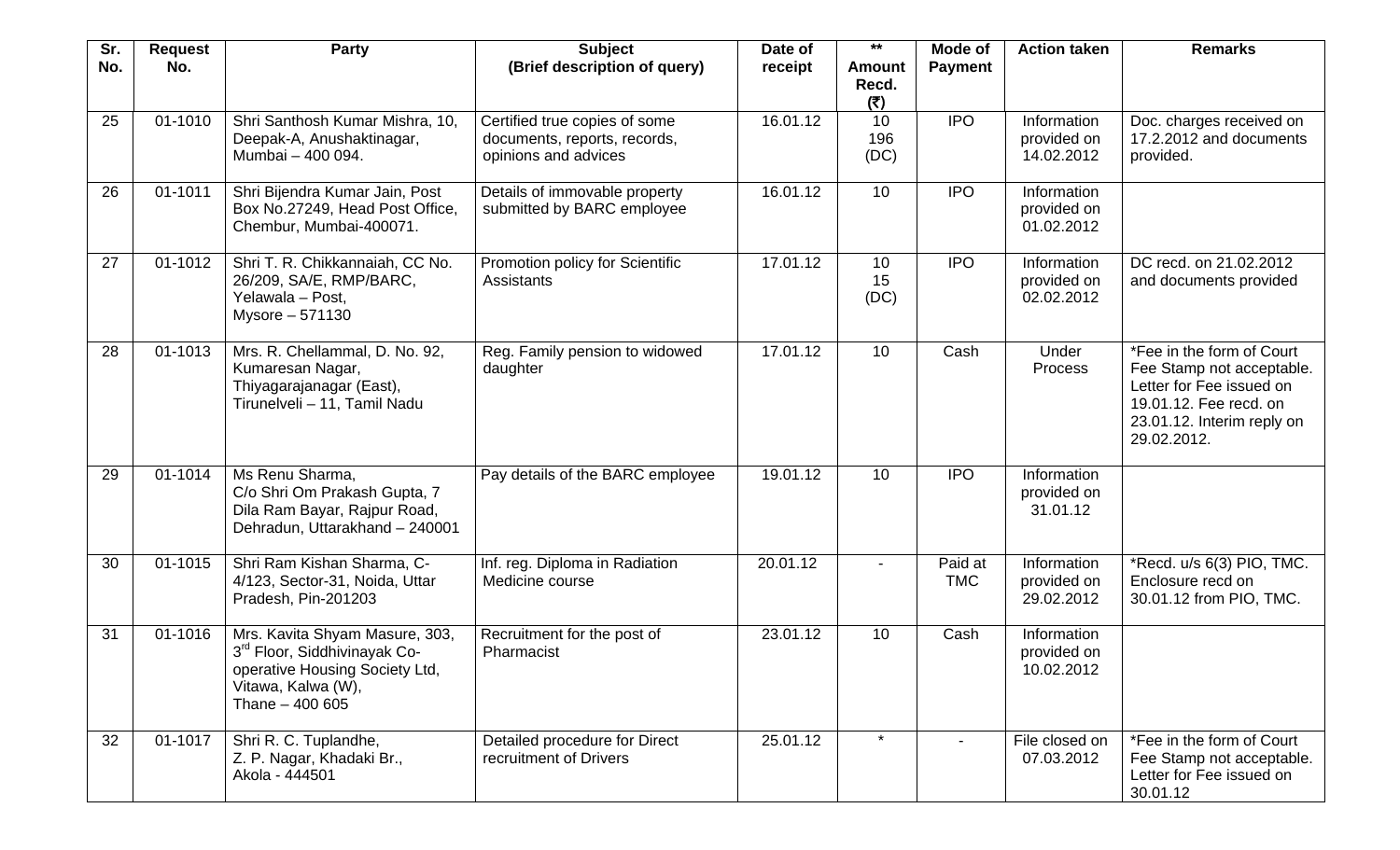| Sr.<br>No. | <b>Request</b><br>No. | Party                                                                                                                      | <b>Subject</b><br>(Brief description of query)                                       | Date of<br>receipt | $***$<br><b>Amount</b>   | Mode of<br><b>Payment</b> | <b>Action taken</b>                      | <b>Remarks</b>                                                                                                    |
|------------|-----------------------|----------------------------------------------------------------------------------------------------------------------------|--------------------------------------------------------------------------------------|--------------------|--------------------------|---------------------------|------------------------------------------|-------------------------------------------------------------------------------------------------------------------|
|            |                       |                                                                                                                            |                                                                                      |                    | Recd.<br>(₹)             |                           |                                          |                                                                                                                   |
| 33         | 01-1018               | Shri Mujjaffar Patel, 28, Raja<br>Bahadur Mansion, 8, Ambalal<br>Doshi Marg, Fort,<br>Mumbai - 400 023                     | Details of appointment and job<br>subscription of the BARC employee.                 | 25.01.12           |                          |                           | File closed on<br>9.3.12                 | *Fee in the form of Court<br>Fee Stamp not acceptable.<br>Letter for Fee issued on<br>02.02.12. Fee not received. |
| 34         | 01-1019               | Shri Sathish Babu,<br>1/1, Chairman Rajagopal Street,<br>Krishnapuram, Ambur, Vellore<br>District, Tamilnadu, Pin - 635802 | Information regardng storage of<br>nucelar waste                                     | 30.01.12           | $\overline{\phantom{a}}$ | Paid at<br><b>DAE</b>     | Information<br>provided on<br>29.02.2012 | *Recd. u/s 6(3) Director &<br>PIO (R&D), DAE                                                                      |
| 35         | 01-1020               | Shri Rathod Premlal,<br>Technician/D, C.C. No. 26/30,<br>MQF/Bldg. 15, RMP, BARC,<br>Yelwal, Mysore - 571130               | Pay details of Technician before and<br>after implementation of 6 <sup>th</sup> CPC. | 30.01.12           | 10<br>30<br>(DC)         | <b>IPO</b>                | Information<br>provided on<br>21.02.2012 | Documents provided on<br>05.03.2012.                                                                              |
| 36         | 01-1021               | Shri K. Prakasa Rao,<br>07/16, BARC Staff Colony, TAPP<br>(Post), Taluka - Palghar, Dist -<br>Thane, 401504                | Reg. Small Family Norms for BARC<br>employees                                        | 30.01.12           | 10                       | <b>IPO</b>                | Information<br>provided on<br>10.02.2012 |                                                                                                                   |
| 37         | 01-1022               | Shri Shelendra Kumar Singh,<br>SA/E (CC No. NG/406/1744),<br>EE&I, FRD/PP, BARC, Trombay,<br>Mumbai - 400 085              | Certified copies of ACR, OCR/APAR<br>for the period from 1997 to 2011                | 30.01.12           | 10<br>230<br>(DC)        | Cash                      | Information<br>provided on<br>17.02.2012 | Documents provided on<br>05.03.2012.                                                                              |
| 38         | 01-1023               | Shri Shelendra Kumar Singh,<br>SA/E (CC No. NG/406/1744),<br>EE&I, FRD/PP, BARC, Trombay,<br>Mumbai - 400 085              | Certified copies of ACR, OCR/<br>APAR of BARC employees for the<br>year 1997-1998    | 30.01.12           | 10<br>610<br>(DC)        | Cash                      | Information<br>provided on<br>29.02.2012 | DC recd. on 12.03.2012.<br>Documents provided.                                                                    |
| 39         | 02-1024               | Shri R.Visvalingam, RPSD/RPG,<br>I.G.C.A.R., Kalpakkam-603 102<br><b>Tamil Nadu</b>                                        | Details of officials promoted from<br>T/E to SA/B                                    | 02.0212            | $\blacksquare$           | Paid at<br><b>DAE</b>     | Information<br>provided on<br>01.03.12   |                                                                                                                   |
| 40         | 02-1025               | Shri Suresh Mehare, 002,<br>Grd.Floor, Shri Siddhii Residency,<br>Shri Ram Nagar, Near Rathi<br>Nagar, Amravati-444603.    | Salary details of BARC employee.                                                     | 02.02.12           | 10                       | <b>IPO</b>                | Information<br>provided on<br>21.02.12   | Fee recd. on 07.02.2012                                                                                           |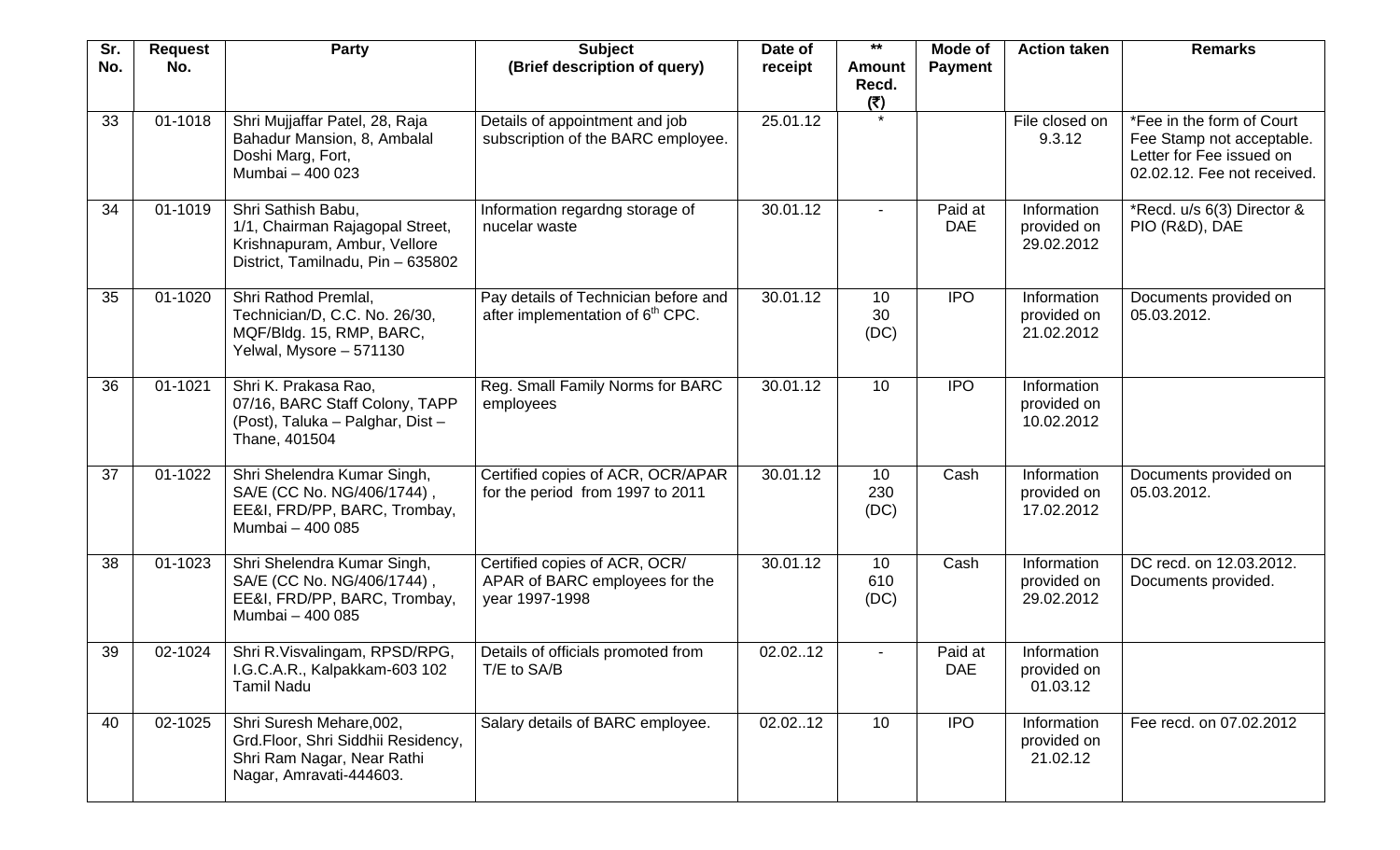| Sr.<br>No. | <b>Request</b><br>No. | Party                                                                                                                                                       | <b>Subject</b><br>(Brief description of query)                                         | Date of<br>receipt | $***$<br><b>Amount</b><br>Recd. | Mode of<br><b>Payment</b>  | <b>Action taken</b>                      | <b>Remarks</b>                                                                                           |
|------------|-----------------------|-------------------------------------------------------------------------------------------------------------------------------------------------------------|----------------------------------------------------------------------------------------|--------------------|---------------------------------|----------------------------|------------------------------------------|----------------------------------------------------------------------------------------------------------|
| 41         | 02-1026               | Shri M.Vasudevan, T.C.<br>43/491(2), Vallakkadavu PO,<br>Trivandrum-695 008.<br>Kerala State.                                                               | Information regarding Nursing and<br><b>Pharamacist Cadre.</b>                         | 02.0212            | (5)<br>10<br>20<br>(DC)         | <b>IPO</b>                 | Information<br>provided on<br>28.02.11   | DC recd. on 27.03.2012 &<br>documents provided.                                                          |
| 42         | 02-1027               | Shri B. D. Chaulkar, SA/D, MSD,<br>BARC, Trombay, Mumbai - 85                                                                                               | Attested xerox copies of CR                                                            | 06.02.12           | 10                              | Cash                       | File closed on<br>28.02.12               |                                                                                                          |
| 43         | 02-1028               | Shri Gurvinder Singh Chadha, 3-<br>222, Govind Pura Haldwani,<br>Uttarakhand - 263139                                                                       | Inf. reg. Radiation Instrument at<br>Nandadevi, Uttarakhand                            | 07.02.12           |                                 | Paid at<br>PMO's<br>Office | Information<br>provided on<br>29.02.2012 | Reply issued in Hindi.                                                                                   |
| 44         | 02-1029               | Shri Shashi Kant,<br>12-B, Annapurna,<br>Anushaktinagar,<br>Mumbai - 400 094                                                                                | Certified copies of documents<br>related to representation to Director,<br><b>BARC</b> | 07.02.12           | 10<br>228<br>(DC)               | Cash                       | Information<br>provided on<br>01.03.2012 | Interim reply given on<br>09.02.2012. DC recd. on<br>02.03.2012 and documents<br>provided on 05.03.2012. |
| 45         | 02-1030               | Shri Anand K. N.,<br>Joint Secretary,<br><b>Atomic Energy Employees</b><br>Association (R.), RMP,<br>Yelwal<br>Ratnahalli Complex,<br>Post, Mysore - 571130 | Details of recruitment of<br>Tradesman/C & Work Assistant/A                            | 07.02.12           | 10                              | <b>IPO</b>                 | Information<br>provided on<br>29.02.2012 |                                                                                                          |
| 46         | 02-1031               | Shri Pothuraj Srinivasa Rao, C-<br>12-3/1, HWP Colony,<br>Aswapuram, - 507 116<br>Khammam Dist.A.P.,                                                        | Orders/Promotion norms issued by<br>TC reg.Helpers.                                    | 1002.12            | 10<br>20<br>(DC)                | <b>IPO</b>                 | Information<br>provided on<br>09.03.2012 | DC recd. and documents<br>provided.                                                                      |
| 47         | 02-1032               | Shri Linganna S., Tech/A,<br>RMP/BARC, BLD-15,<br>Mysore-571 130.                                                                                           | Promotion details of Technician /A                                                     | 13.02.12           | 10                              | <b>IPO</b>                 | Information<br>provided on<br>12.03.2012 |                                                                                                          |
| 48         | 02-1033               | Shri Satyajit B.Sagavkar, 003,<br>Yesh Amer Co-op.Hsg.Soc.,<br>Sector 10, Plot No.155/156, New<br>Panvel, Distt.Raigad-410 206.                             | List of 12 <sup>th</sup> Std.passed student of<br>A.E. Jr. College, A.Nagar            | 14.02.12           | 10                              | <b>DD</b>                  | $*$ 20.02.12                             | $*$ Trd u/s $6(3)$ to PIO,<br>AEES.                                                                      |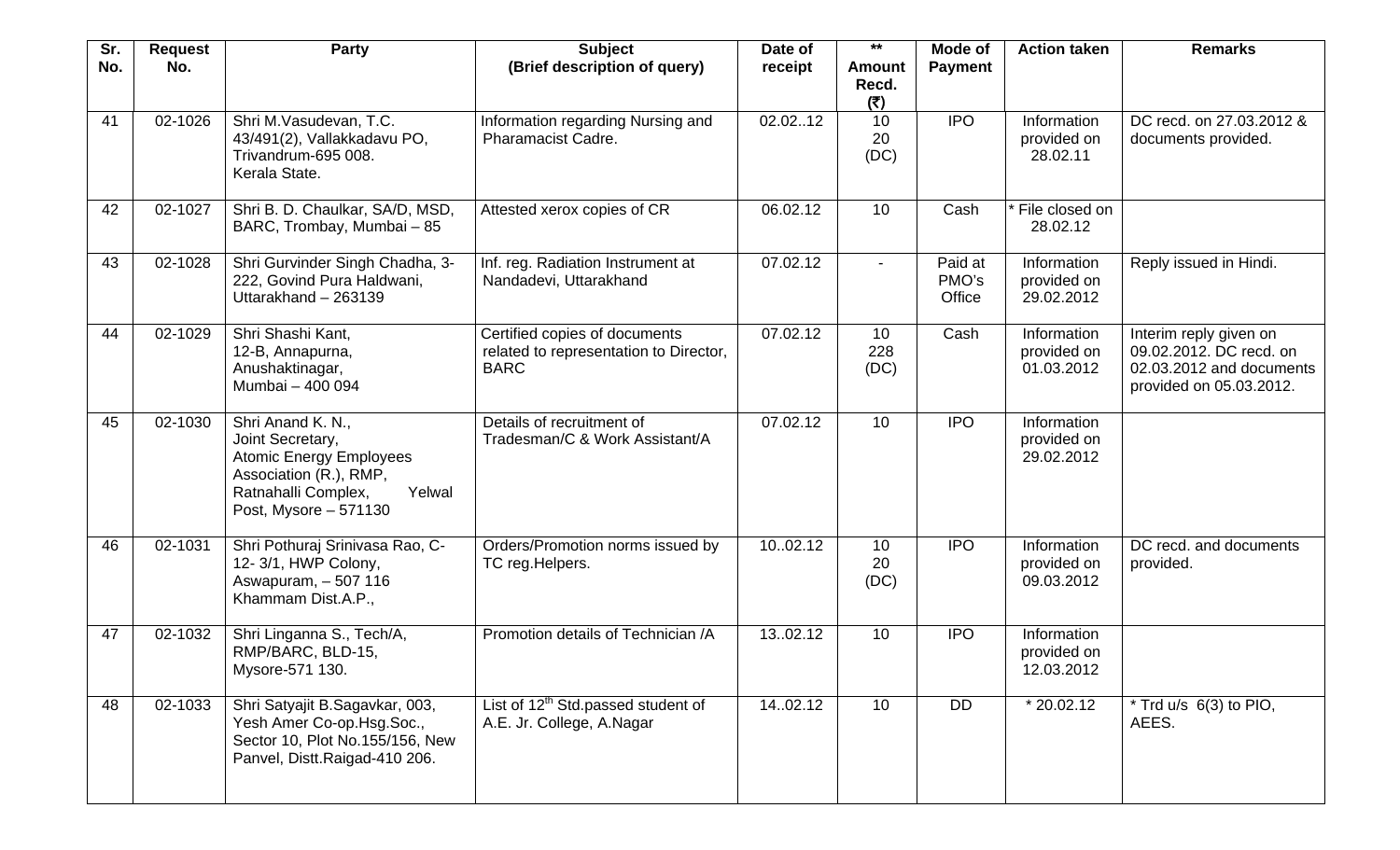| Sr. | <b>Request</b> | Party                                                                                                                                             | <b>Subject</b>                                                                            | Date of  | $***$                         | Mode of        | <b>Action taken</b>                      | <b>Remarks</b>                  |
|-----|----------------|---------------------------------------------------------------------------------------------------------------------------------------------------|-------------------------------------------------------------------------------------------|----------|-------------------------------|----------------|------------------------------------------|---------------------------------|
| No. | No.            |                                                                                                                                                   | (Brief description of query)                                                              | receipt  | <b>Amount</b><br>Recd.<br>(5) | <b>Payment</b> |                                          |                                 |
| 49  | 02-1034        | Shri Satyajeet B.Sagavkar, Plot<br>No.52, Sector-9, V-104, G+3<br>Haware Vrundavan CHS, Khanda<br>Colony, New Panvel,<br>Distt.Raigad-410 206.    | List of candidates appeared for<br>stenography test.                                      | 14.02.12 | 10                            | <b>DD</b>      | Information<br>provided on<br>23.02.12   |                                 |
| 50  | 02-1035        | Shri Satyajit B.Sagavkar, 003,<br>Yesh Amer Co-op.Hsg.Soc.,<br>Sector 10, Plot No.155/156, New<br>Panvel, Distt.Raigad-410 206.                   | Complete list of result of interview<br>held in year 2008 against<br>Advt.No.01/2007/R-I. | 14.02.12 | 26                            | DD             | Information<br>provided on<br>12.03.2012 |                                 |
| 51  | 02-1036        | Shri Satyajit B.Sagavkar, 003,<br>Yesh Amer Co-op.Hsg.Soc.,<br>Sector 10, Plot No.155/156, New<br>Panvel, Distt.Raigad-410 206.                   | Result of interview for induction of<br>Cat-II trainees aganst<br>Advt.No.01/2008/R-I     | 14.02.12 | 10                            | <b>DD</b>      | Information<br>provided on<br>13.03.2012 |                                 |
| 52  | 02-1037        | Shri Satyajit B.Sagavkar, 003,<br>Yesh Amer Co-op.Hsg.Soc.,<br>Sector 10, Plot No.155/156, New<br>Panvel, Distt.Raigad-410 206.                   | Status or job position of Stipendiary<br>Trainees of OBC candidates.                      | 14.02.12 | 10                            | <b>DD</b>      | Information<br>provided on<br>13.03.2012 |                                 |
| 53  | 02-1038        | Shri Y.Aruldoss, Youth<br>Coordinator, NAPM, 39,<br>Dr.Alagappa Rd., Purasawakkam,<br>Chennai-84, Tamil Nadu.                                     | List of people affected by 20 Atomic<br>Reactor In India.                                 | 15.02.12 | Paid at<br><b>DAE</b>         |                | Information<br>provided on<br>14.03.2012 | Recd. u/s6(3) from PIO,<br>DAE. |
| 54  | 02-1039        | Smt.Chekka Hemalatha,<br>W/o.Prem Kumar, R/o.D.No.3-<br>173, Harijanawada, Uppuluru Vill.,<br>Kankipadu Mandal, Krishna Distt.,<br>Andhra Pradesh | Salary details of BARC official                                                           | 1502.12  | 50                            | <b>DD</b>      | Information<br>provided on<br>28.02.2012 |                                 |
| 55  | 02-1040        | Shri Ramesh Baura, G-100,<br>CEERI Colony, Pilani(Rajasthan),<br>PIN-333031                                                                       | Inf.regarding Rajbhasha Staff.                                                            | 16.02.12 | 10                            | <b>IPO</b>     | Information<br>provided on<br>02.03.2012 |                                 |
| 56  | 02-1041        | Shri Santosh Kumar Mishra,<br>10, Deepak-A, Anushaktinagar,<br>Mumbai - 400094                                                                    | Certified copies of some documents                                                        | 20.02.12 | 10                            | <b>IPO</b>     | Information<br>provided on<br>20.03.2012 |                                 |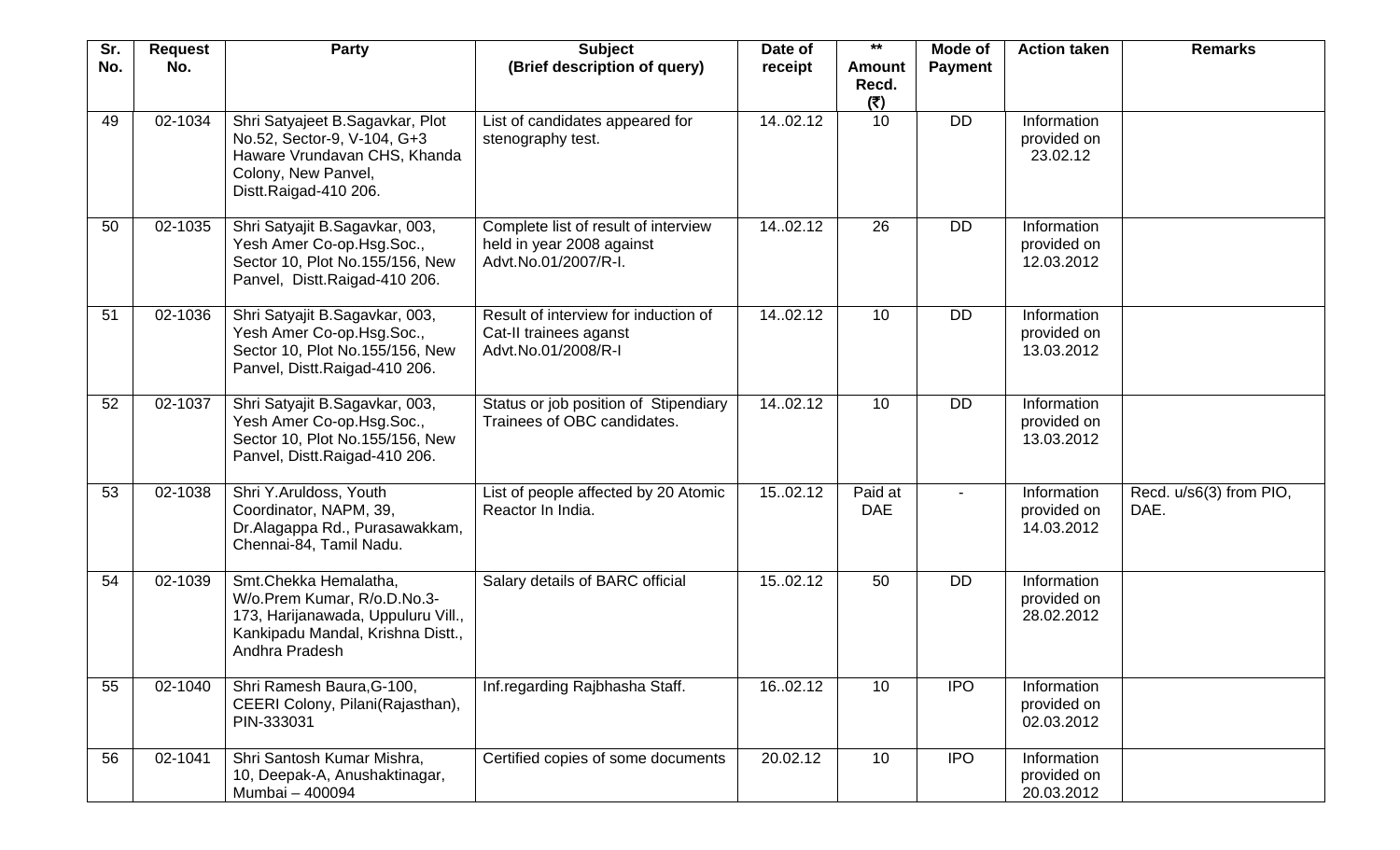| Sr. | <b>Request</b> | <b>Party</b>                                                                                                                                                                                     | <b>Subject</b>                                             | Date of  | $***$                         | Mode of               | <b>Action taken</b>                      | <b>Remarks</b>                                                     |
|-----|----------------|--------------------------------------------------------------------------------------------------------------------------------------------------------------------------------------------------|------------------------------------------------------------|----------|-------------------------------|-----------------------|------------------------------------------|--------------------------------------------------------------------|
| No. | No.            |                                                                                                                                                                                                  | (Brief description of query)                               | receipt  | <b>Amount</b><br>Recd.<br>(5) | <b>Payment</b>        |                                          |                                                                    |
| 57  | 02-1042        | Dr. Jayachendra,<br>18, Palar, Anupuram Township,<br>Kalpakkam, 603 102,<br>Tamil<br>Nadu                                                                                                        | Promotion schemes available to<br>Group A employees of DAE | 21.02.12 |                               | Paid at<br><b>DAE</b> | Information<br>provided on<br>19.03.2012 | $*$ Recd. $u/s$ 6(3) from<br>OSD&PIO, DAE                          |
| 58  | 02-1043        | Shri P. N. Verma, Lucky Nivas,<br>Plot No. 21, Salarbawri<br>Charbhuja, Bartaknagar,<br>Chittorgarh, Rajasthan - 323 307                                                                         | Reg. grant of PIRS                                         | 28.02.12 | $\star$                       | Paid at<br><b>DAE</b> | Information<br>provided on<br>26.03.2012 | $*$ Recd. u/s $6(3)$ from<br>OSD&PIO, DAE Reply<br>issued inHindi. |
| 59  | 02-1044        | Shri Sawanth Dinesh Vasant,<br>Technician 'C', CC No. 17/439,<br>AF-II, RMP, BARC, BLD-15,<br>Mysore - 571130                                                                                    | Promotion details of CAT-II trainees                       | 28.02.12 | 10                            | <b>IPO</b>            | Under<br><b>Process</b>                  | Interim Reply issued on<br>26.03.2012.                             |
| 60  | 03-1045        | Shri G R Pradeep Kumar, M 357,<br>6 <sup>th</sup> Main, 3 <sup>rd</sup> Cross, H Block,<br>Ramakrishna Nagar, Mysore -<br>570022, Karnataka                                                      | Service details of the BARC<br>employee                    | 02.03.12 | 10                            | <b>IPO</b>            | Information<br>provided on<br>13.03.2012 |                                                                    |
| 61  | 03-1046        | Smt. Poonam Mishra, C/o Mr. P.<br>Tiwari, Bharat Timber Dipot,<br>Maligaon Chariali, Post Office -<br>Pandu, Police Station- Jalukbari,<br>Guwahati - 781012, District-<br>Kamrup, State - Assam | Service details of the BARC<br>employee                    | 02.03.12 | 10                            | <b>IPO</b>            | Information<br>provided on<br>22.03.2012 |                                                                    |
| 62  | 03-1047        | Shri P. S. Sreekumaran,<br>Foreman-B, Emp. No. 11091, CC<br>No. NG/543/006, QAD, BARC,<br>Trombay, Mumbai                                                                                        | Copies of complaint                                        | 05.03.12 | 10                            | <b>IPO</b>            | <b>Under Process</b>                     |                                                                    |
| 63  | 03-1048        | Shri R. P. Sharma, 29, New<br>Govind Nagar, Shahganj,<br>Agra - 282010                                                                                                                           | Information on transfer from one<br>unit to other unit     | 06.03.12 | 10                            | <b>IPO</b>            | Information<br>provided on<br>20.03.2012 |                                                                    |
| 64  | 03-1049        | Shri Anant P. Shukla, T/D,<br>NG/924/508, AFFF, BARC,<br>Tarapur                                                                                                                                 | Information on AQ                                          | 06.03.12 | 10                            | <b>IPO</b>            | Information<br>provided on<br>20.03.2012 |                                                                    |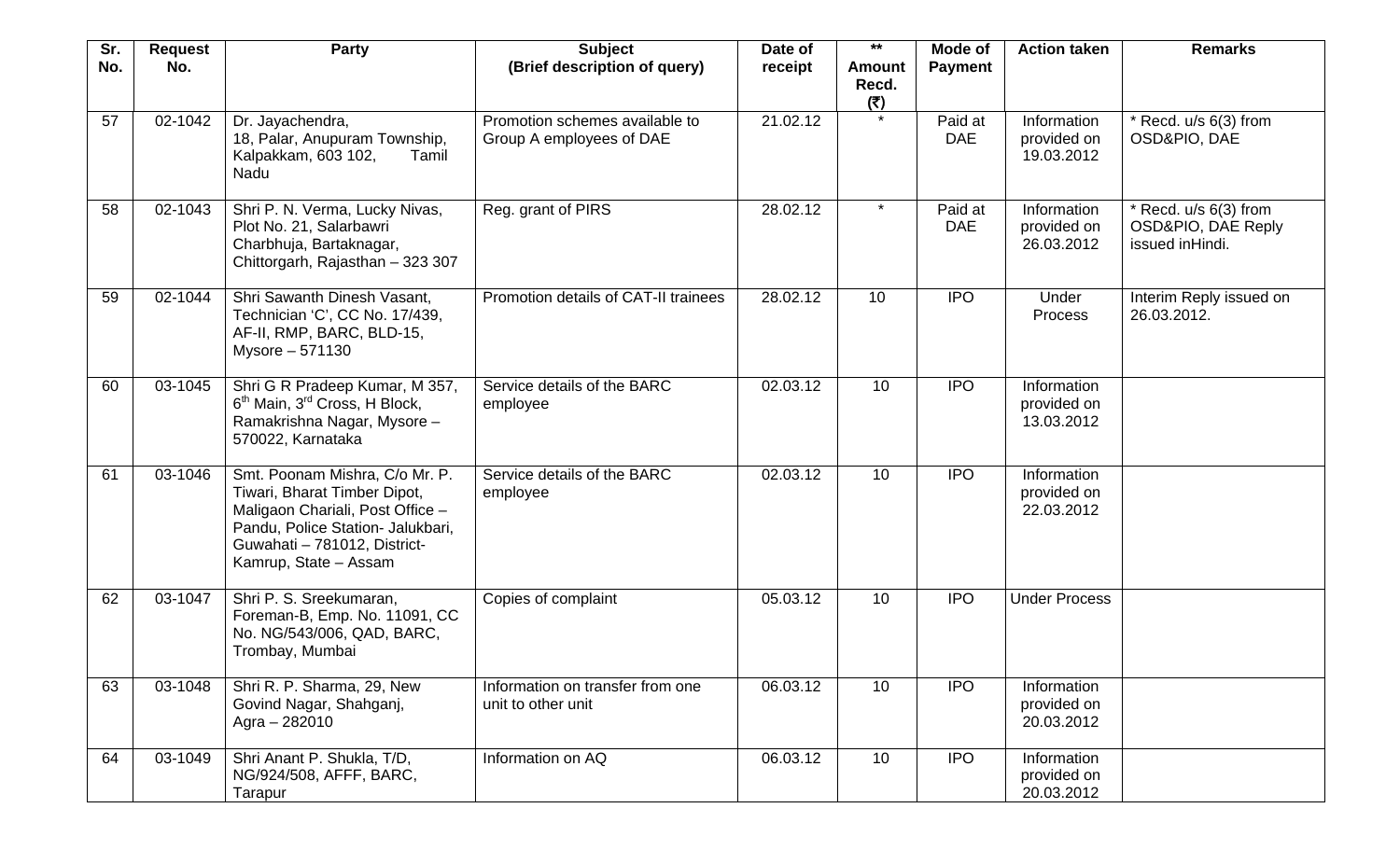| Sr. | <b>Request</b> | Party                                                                                                                                           | <b>Subject</b>                                                    | Date of  | $***$                         | Mode of                 | <b>Action taken</b>                      | <b>Remarks</b>                                                                                   |
|-----|----------------|-------------------------------------------------------------------------------------------------------------------------------------------------|-------------------------------------------------------------------|----------|-------------------------------|-------------------------|------------------------------------------|--------------------------------------------------------------------------------------------------|
| No. | No.            |                                                                                                                                                 | (Brief description of query)                                      | receipt  | <b>Amount</b><br>Recd.<br>(5) | <b>Payment</b>          |                                          |                                                                                                  |
| 65  | 03-1050        | Ms Mary B. Pinto,<br>A/102, Silver Square, Sunder<br>Nagar, Kalina, Santacruz (East),<br>Mumbai - 98                                            | Reg. LTC Claims for Jammu &<br>Kashmir                            | 06.03.12 | 10                            | <b>IPO</b>              | <b>Under Process</b>                     |                                                                                                  |
| 66  | 03-1051        | Shri Yashwant Janaji Gadge,<br>1/20, J.S. Bhat Chawl, R. B.<br>Kadam Marg, Sanjay Kokate<br>Lane, Bhatwadi, Ghatkopar (W),<br>Mumbai - 84       | Salary details of BARC employee                                   | 07.03.12 | $\star$                       |                         | <b>Under Process</b>                     | *Fee in the form of Court<br>Fee Stamp not acceptable.<br>Letter for Fee issued on<br>07.03.2012 |
| 67  | 03-1052        | Shri Premanand Vijay Tiwarkar,<br>BIT Chawl, No. 5/1/2 Dongri, Dr.<br>Mashir Road, Chinchbandar,<br>Mumbai 400 009.                             | <b>Inf.regarding CIRUS reactor</b>                                | 07.03.12 |                               | Paid at<br><b>NPCIL</b> | Information<br>provided on<br>21.03.2012 | Recd. u/s 6(3) from CPIO,<br>NPCIL.                                                              |
| 68  | 03-1053        | Shri Dinesh Bothara, 507,<br>Akshaydeep Complex, 5 <sup>th</sup> B Road,<br>Sardarpura, Jodhpur, Rajasthan.                                     | Nuclear experimental explosion at<br>Pokharan (Rajasthan) in 1998 | 12.03.12 | 10                            | <b>IPO</b>              | <b>Under Process</b>                     |                                                                                                  |
| 69  | 03-1054        | Dr. Deepak Sawant, MLA,<br>Pushpavatika, 103, Potdar<br>Saibaba Road Junction, Near<br>Gajanan Bagave Udyan,<br>Santacruz (W), Mumbai - 400 054 | Details of death cases during the<br>year 2010 & 2011             | 13.03.12 | $\star$                       |                         | <b>Under Process</b>                     | *Fee in the form of Court<br>Fee Stamp not acceptable.<br>Letter for Fee issued on<br>13.03.2012 |
| 70  | 03-1055        | Shri S. Mohandas, KARP,<br>BARCF, Kalpakkam,<br>Kancheepuram,<br>Tamilnadu - 603102                                                             | Reg. proposal of pay fixation                                     | 13.03.12 | 10                            | <b>IPO</b>              | *15.03.2012                              | Trd $u/s$ 6(3) to DY.<br>Secretary (SCS) & PIO,<br><b>DAE</b>                                    |
| 71  | 03-1056        | Dr. Sumanto Pal, Quarter No.<br>51031, Type-V, Ordnance Factory<br>Badmal Estate, Orissa - 767 070                                              | Recruitment of doctors in DAE                                     | 14.03.12 | $\star$                       | Paid at<br><b>DAE</b>   | <b>Under Process</b>                     | Recd. u/s 6(3) from OSD<br>(R&D) & CPIO, DAE.                                                    |
| 72  | 03-1057        | Shri Ashok Ishwar Patil, Shrirang<br>Society, Building No. F 70/ Room<br>No. 15, Thane (W)                                                      | Details of BARC employee                                          | 14.03.12 | 10                            | Cash                    | <b>Under Process</b>                     |                                                                                                  |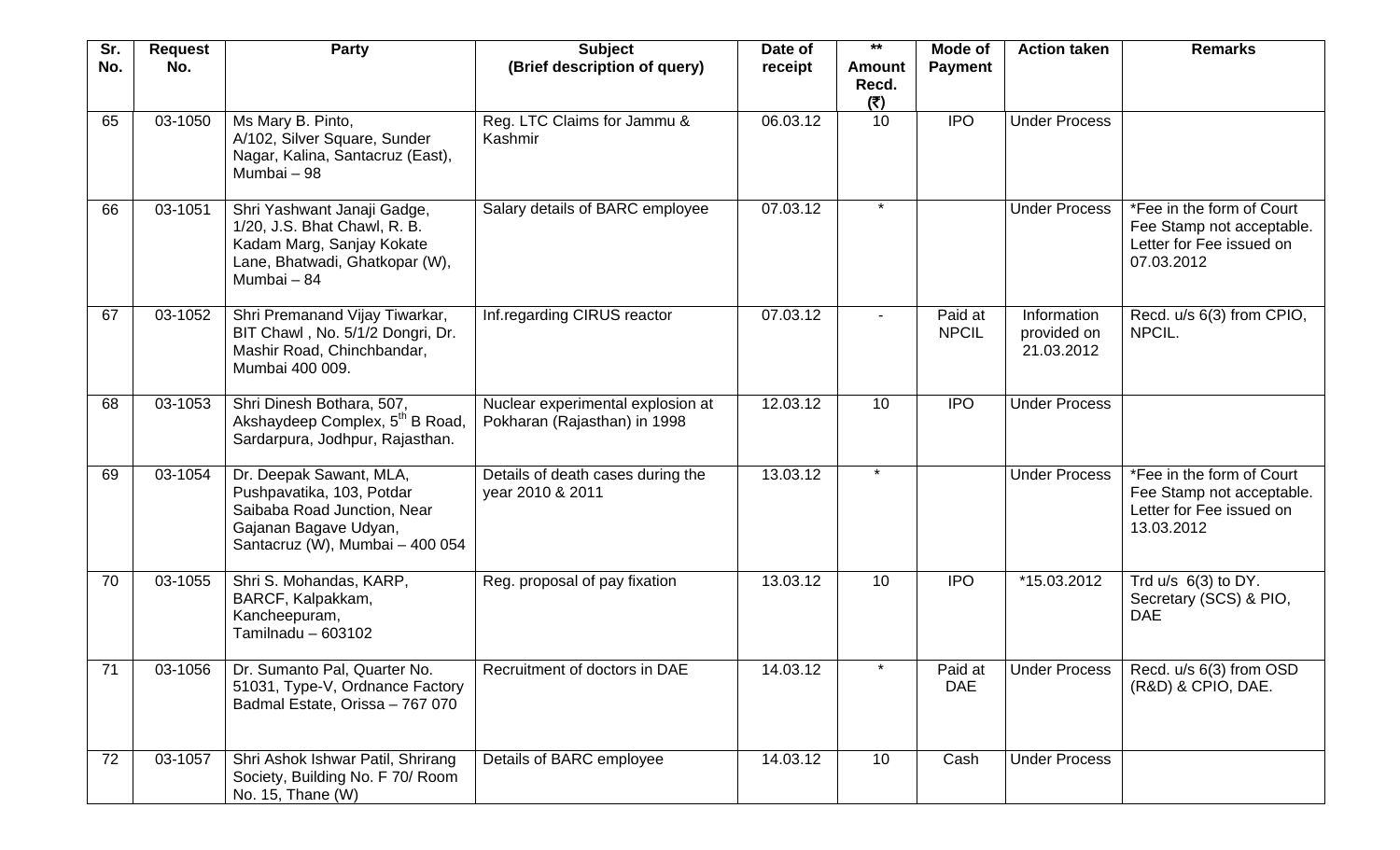| Sr.<br>No. | <b>Request</b><br>No. | Party                                                                                                                  | <b>Subject</b><br>(Brief description of query)                                                | Date of<br>receipt | $***$<br><b>Amount</b><br>Recd. | <b>Mode of</b><br><b>Payment</b> | <b>Action taken</b>                      | <b>Remarks</b>                           |
|------------|-----------------------|------------------------------------------------------------------------------------------------------------------------|-----------------------------------------------------------------------------------------------|--------------------|---------------------------------|----------------------------------|------------------------------------------|------------------------------------------|
| 73         | 03-1058               | Shri Shobhit Singh, C/o<br>Rameshchand Sejwal, F-8, Lado<br>Sarai, New Delhi 110030                                    | Marks secured in OCES / DGFS<br>2011                                                          | 15.03.12           | (5)<br>10                       | <b>IPO</b>                       | <b>Under Process</b>                     |                                          |
| 74         | 03-1059               | Shri Sudhir Shringarpure, A/7,<br>Karnatak Society, Mogul Lane,<br>Mahim, Mumbai- 400 016                              | Reg. practice followed in the<br>procurement of Gear Cutting Tools                            | 15.03.12           | 10 <sup>°</sup>                 | <b>IPO</b>                       | <b>Under Process</b>                     |                                          |
| 75         | 03-1060               | Shri P. Y. Bhosale, SA/F, Emp.<br>No. 11580, CC No. NG/509/1111,<br>ROD/P-4, BARC, Mumbai -85                          | CR gradings for the year 1986-1991                                                            | 15.03.12           | 10                              | Cash                             | Information<br>provided on<br>30.03.2012 |                                          |
| 76         | 03-1061               | Shri P. Y. Bhosale, SA/F, Emp.<br>No. 11580, CC No. NG/509/1111,<br>ROD/P-4, BARC, Mumbai -85                          | CR gradings for the year 2001 to<br>2010                                                      | 15.03.12           | 10 <sup>°</sup>                 | Cash                             | Information<br>provided on<br>30.03.2012 |                                          |
| 77         | 03-1062               | Shri P.R. Venkatesan, T/F, IC No.<br>5729, EDSS, PIED, IGCAR,<br>Kalpakkam, Kancheepuram Dist.,<br>Tamil Nadu - 603102 | Copy of answer papers with<br>question papers of DQE held on<br>21/11/09 and 31/07/11         | 16.03.12           |                                 | Paid at<br><b>DAE</b>            | <b>Under Process</b>                     | Recd. U/s. 6(3) from CAO<br>& PIO, IGCAR |
| 78         | 03-1063               | Shri M. S. Gandle, CAO,<br>BRIT/BARC, Vashi Complex,<br>Sector-20, Vashi,<br>Navi Mumbai - 400 705                     | Alleged interference of CAO, BRIT<br>in the matter of Charge Sheet<br>issued to BARC employee | 19.03.12           | 10                              | Cash                             | <b>Under Process</b>                     |                                          |
| 79         | 03-1064               | Shri Rajendra Kumar Reddiwal, T-<br>3/38C, Anupratap Colony, Rawat<br>Bhata, Via-Kota,<br>Rajasthan $-323307$          | Promotion on acquiring higher<br>qualificaiton                                                | 21.03.12           | 10                              | <b>IPO</b>                       | <b>Under Process</b>                     |                                          |
| 80         | 03-1065               | Mrs. Renu Bansal, 2521, Clover<br>Highland, NIBM Kondhwa,<br>Pune - 411 048                                            | Reg. Information on Lutetium-177<br><b>Isotope</b>                                            | 21.03.12           | 10                              | <b>IPO</b>                       | *26.03.12                                | Trans. $u/s. 6(3)$ to PIO,<br>BRIT.      |
| 81         | 03-1066               | Shri Ramesh Ramher,<br>Attendant/B, NG/204/1803,<br><b>Medical Division, BARC</b>                                      | REg. timings of duties                                                                        | 21.03.12           | 10                              | Cash                             | <b>Under Process</b>                     |                                          |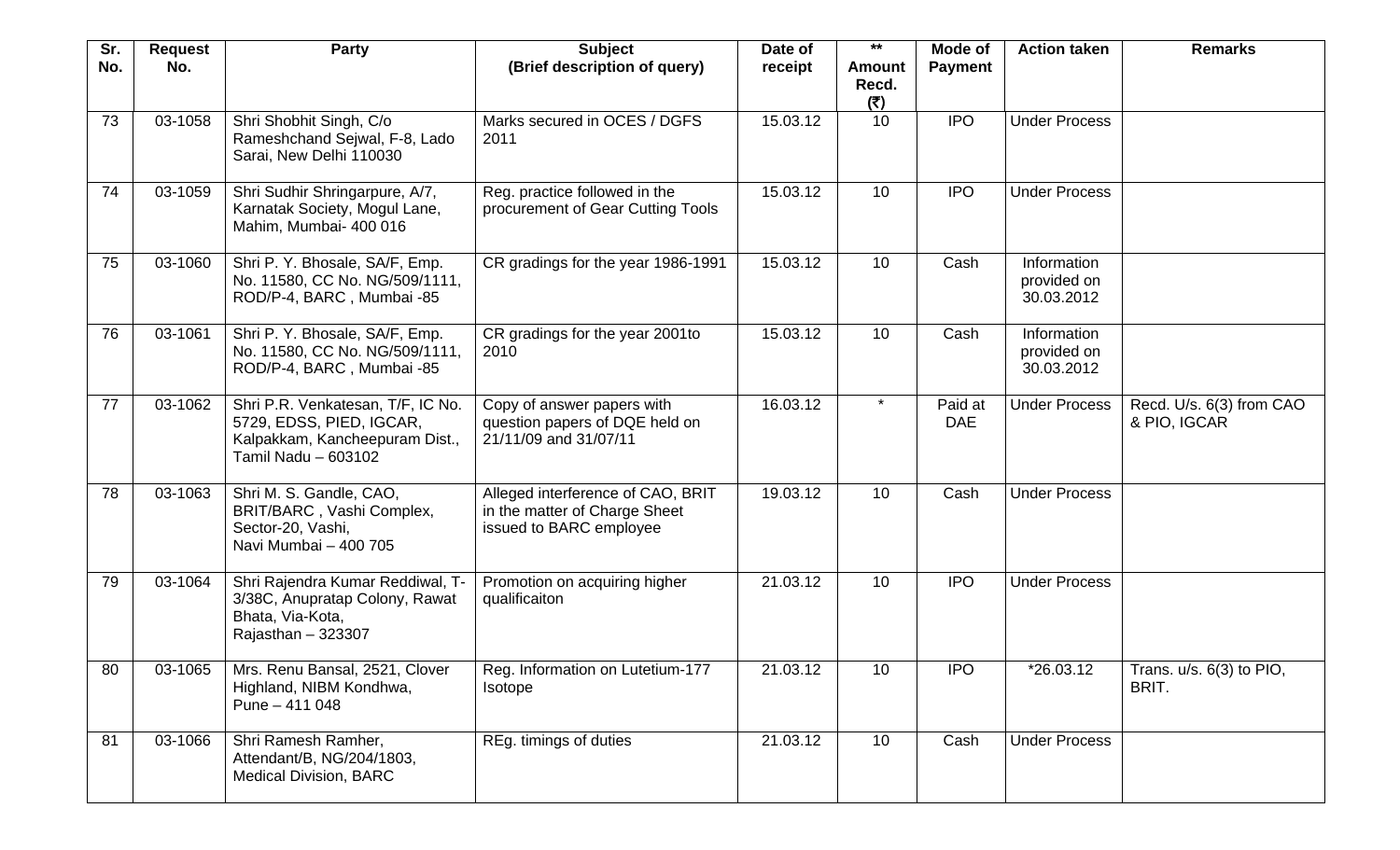| Sr.<br>No. | <b>Request</b><br>No. | Party                                                                                                                                        | <b>Subject</b><br>(Brief description of query)                                                       | Date of<br>receipt | $***$<br>Amount<br>Recd. | Mode of<br><b>Payment</b> | <b>Action taken</b>  | <b>Remarks</b>                        |
|------------|-----------------------|----------------------------------------------------------------------------------------------------------------------------------------------|------------------------------------------------------------------------------------------------------|--------------------|--------------------------|---------------------------|----------------------|---------------------------------------|
| 82         | 03-1067               | Shri Annamalai A., Tech/D, CC<br>No. 25/235, EPSS, RMP/BARC,<br>Mysore - 571130                                                              | Promotion details of Technician A &<br>Work Assistant/A                                              | 22.03.12           | (5)<br>$\star$           |                           | <b>Under Process</b> | Letter for fee issued on<br>28.03.12. |
| 83         | 03-1068               | Shri Harshwardhan Kumar, C/o<br>Hemant Kumar, At Bhagalpur<br>Collectorate, District General<br>Section Bhagalpur,<br>$Pin - 812001$ (Bihar) | Marks secured in OCES / DGFS<br>2010 (Electrical)                                                    | 26.03.12           | 10                       | <b>IPO</b>                | <b>Under Process</b> |                                       |
| 84         | 03-1069               | Shri Santosh Kumar Mishra, 10,<br>Deepak-A, Anushaktinagar,<br>Mumbai - 400094                                                               | Certified copies of some<br>documents, reports                                                       | 27.03.12           | 10                       | <b>IPO</b>                | <b>Under Process</b> |                                       |
| 85         | 03-1070               | Shri Ashok Kumar P., Technician<br>'G', CC No. 18/402, USF/Bld 12,<br>RMP/BARC, Mysore - 571130                                              | Promotion details and pay fixation<br>details of Technician A promoted<br>from Helper/Work Assistant | 27.03.12           | 10                       | <b>IPO</b>                | <b>Under Process</b> |                                       |
| 86         | 03-1071               | Dr Sreeramappa, Qt No. Type-IV,<br>G-II, TAPS Colony, PO: TAPP,<br>Via-Boisar, Dist-Thane, Taluka-<br>Palghar, Pin - 401504                  | Inf. & records of patients suffering<br>from anxiety depression                                      | 30.03.12           | $\star$                  | Paid at<br><b>NPCIL</b>   | <b>Under Process</b> |                                       |
| 87         | 03-1072               | Shri Sunil Kumar Niraj, T/C,<br>(NG/509/1425, Emp. No. 24226),<br>ROD, DHRUVA, , BARC                                                        | Details of employees working in<br><b>ROD, CIRUS</b>                                                 | 30.03.12           | 10                       | Cash                      | <b>Under Process</b> |                                       |

**\*\*** Amount received includes application fee and documentation charges.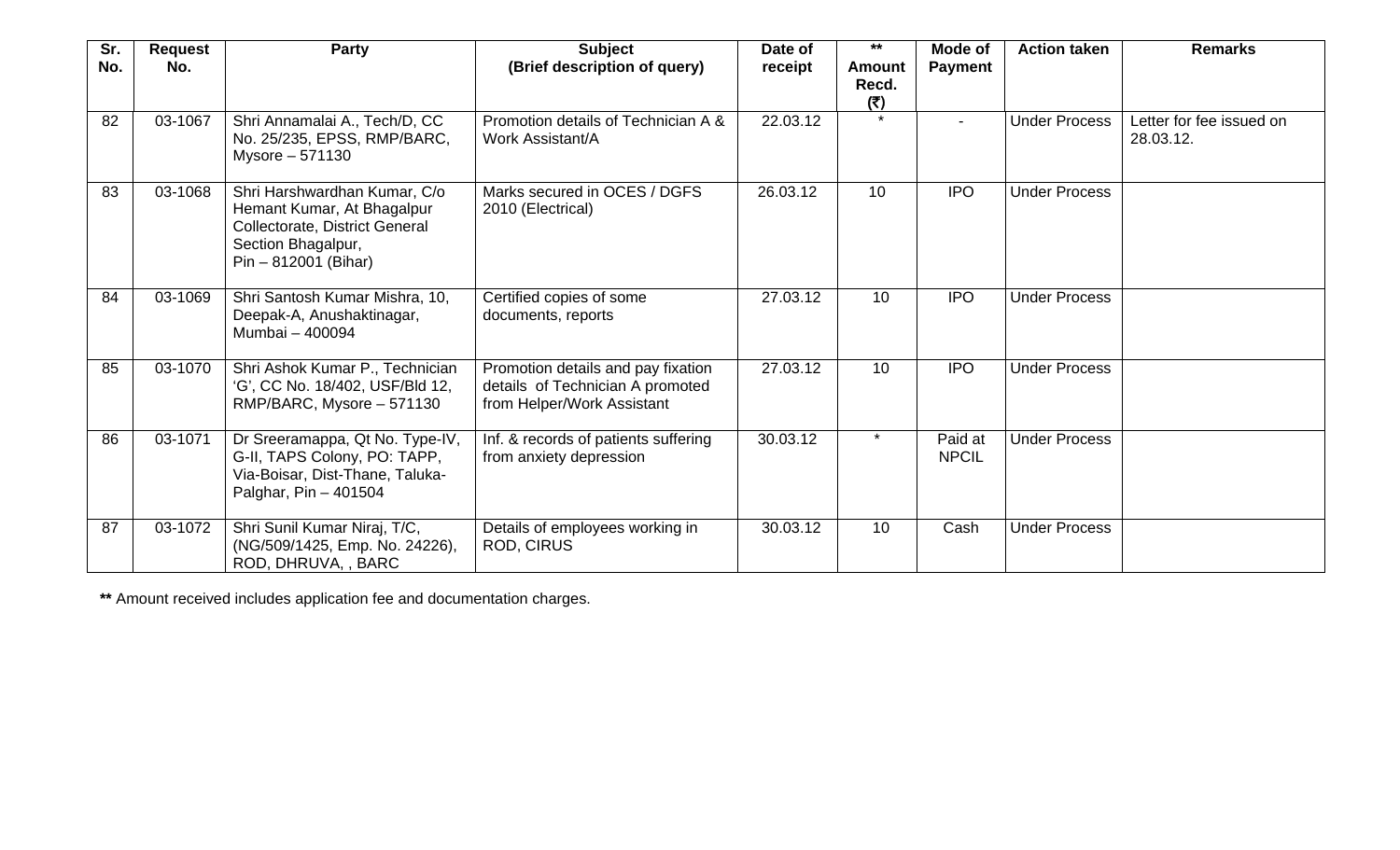## **FIRST APPEAL**

| Sr.<br>No.     | <b>Request</b><br>No. | Party                                                                                                                                                      | <b>Subject</b>                                       | Date of  | <b>Action taken</b>                    | <b>Disposal of Appeal</b>                                                        | <b>Remarks</b> |
|----------------|-----------------------|------------------------------------------------------------------------------------------------------------------------------------------------------------|------------------------------------------------------|----------|----------------------------------------|----------------------------------------------------------------------------------|----------------|
|                |                       |                                                                                                                                                            | (Brief description of query)                         | receipt  |                                        |                                                                                  |                |
| $\overline{1}$ | 05-816                | Shri Satyjeet Sangavkar,<br>3, Yash Amber CHS,<br>Sector-10, Plot No.155-156, New<br>Panvel, Distt-Raigad-410206                                           | Copy of result of Cat-II Written test<br>& interview | 31.05.11 | Information<br>provided on<br>13.06.11 | Appeal recd. on 14.02.12 is<br>disposed of on 02.03.2012.                        |                |
| $\overline{2}$ | 10-922                | Shri Santhosh Kumar Mishra, 10,<br>Deepak-A, Anushaktinagar,<br>Mumbai - 400 094.                                                                          | Certified copies of documents                        | 04.10.11 | Information<br>provided on<br>30.11.11 | Supplementary 1st Appeal<br>on 13.12.11.<br>received<br>Disposed of on 19.01.12. |                |
| 3              | 10-941                | Shri Tapan Das, S/O: Sh. Amulya<br>Das, Mouza: Janabar, G. P.: No.7<br>Haripur, P.S: Belda, Block: Datan<br>No: II, Dist: Midnapur (West),<br>Pin: 721443. | <b>Elligibility for RT-Level-I-Course</b>            | 20.10.11 | Information<br>provided on<br>21.11.11 | First Appeal received on<br>19.12.11. Disposed of on<br>09.01.12.                |                |
| 4              | 11-946                | Shri R.D. Bairagi, T2/26-B,<br>Anukiran Colony, PO-<br>Bhabhanagar, Rawatbhata, Via-<br>Kota(Rajasthan)-323 307                                            | Recruitment norms for SA(Librarian)<br>in DAE        | 01.11.11 | Information<br>provided on<br>23.11.11 | First Appeal received on<br>27.12.11. Disposed of on<br>09.01.12.                |                |
| 5              | 11-948                | Shr Naresh Kumar, ASO, Security<br>Section(Dhruva), BARC                                                                                                   | Inf. on service matters.                             | 01.11.11 | Information<br>provided on<br>22.11.11 | First Appeal received on<br>27.12.11. Disposed of on<br>10.01.12.                |                |
| 6              | 11-950                | Shri Sandeep Tripathi, C/o.IHBT,<br>CSIR, Palampur, H.P.-176 061.                                                                                          | Details of recruitment in BARC                       | 02.11.11 | Information<br>provided on<br>25.11.11 | First Appeal received on<br>29.12.11. Disposed of on<br>23.01.12.                |                |
| $\overline{7}$ | 11-951                | Shri Tiku Ram Gahlot, VPO-<br>Niyara, Distt. & Tal. Hissar,<br>Haryana-125001.                                                                             | <b>Qualification for RSO</b>                         | 03.11.11 | Information<br>provided on<br>02.12.11 | First Appeal received on<br>20.12.11. Disposed of on<br>09.01.12.                |                |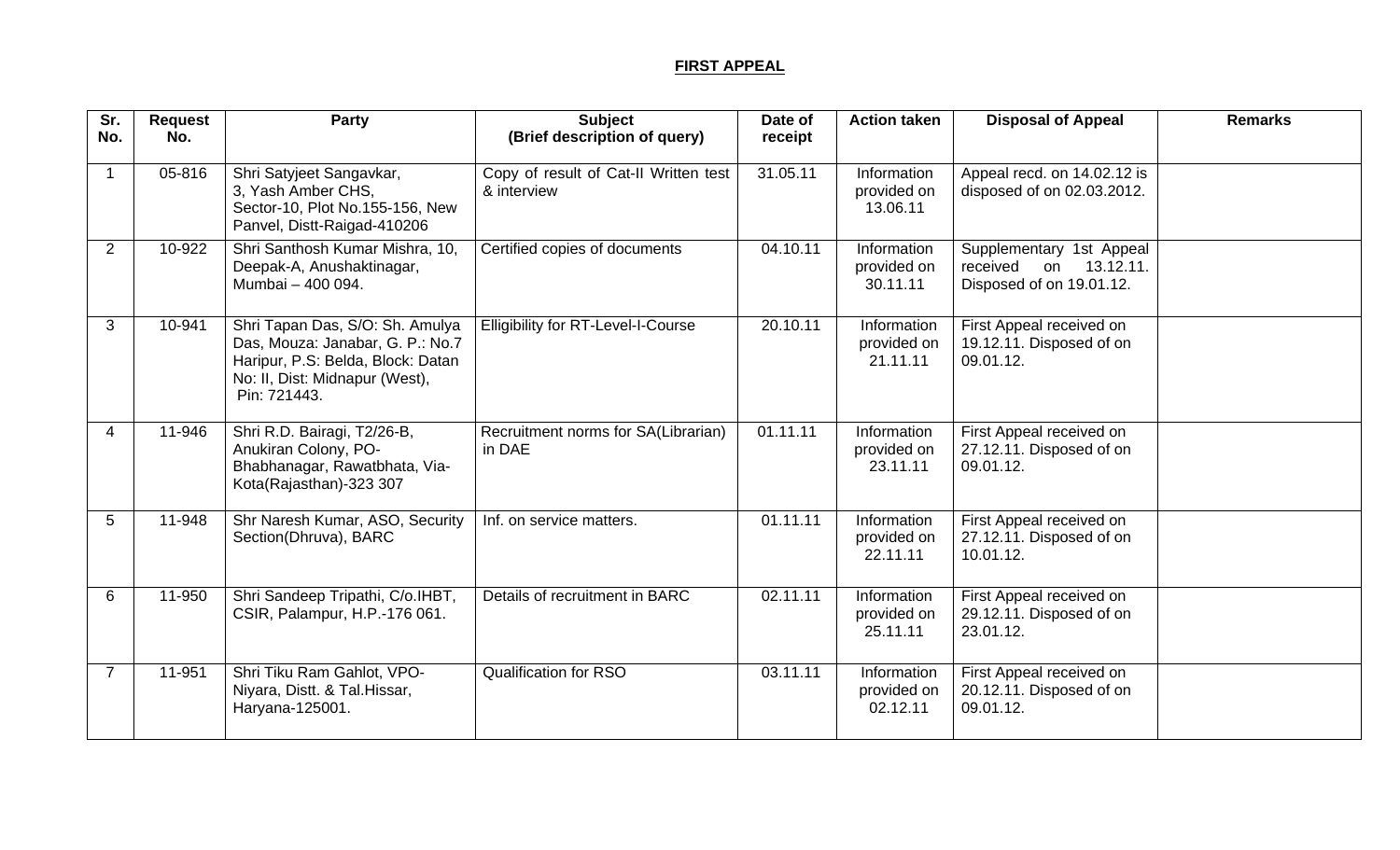| Sr.<br>No.      | <b>Request</b><br>No. | Party                                                                                                                                     | <b>Subject</b><br>(Brief description of query)                                              | Date of<br>receipt | <b>Action taken</b>                      | <b>Disposal of Appeal</b>                                                                                                                                                                                                               | <b>Remarks</b> |
|-----------------|-----------------------|-------------------------------------------------------------------------------------------------------------------------------------------|---------------------------------------------------------------------------------------------|--------------------|------------------------------------------|-----------------------------------------------------------------------------------------------------------------------------------------------------------------------------------------------------------------------------------------|----------------|
| 8               | 11-956                | Shri Sandeep J. Sable, R-10,<br>Matruchhaya Society, Chaitanya<br>Nagar, Opp. IIT Market Gate,<br>Powai, Mumbai - 400 076                 | Question papers for Civil<br>Engineering post for last 15 years                             | 16.11.11           | Information<br>provided on<br>19.12.11   | First Appeal received on<br>28.12.11. Disposed of on<br>23.01.12.                                                                                                                                                                       |                |
| 9               | 11-960                | Shri Devendra S. Gadekar, Sr.<br>Engineer, CNBC TC 18, Empire<br>Complex, 414 Senapati Bapat<br>Marg, Lower Parel (W),<br>Mumbai<br>$-13$ | List of employees promoted from SA<br>to SO/TO on Additional<br><b>Qqualification basis</b> | 23.11.11           | Information<br>provided on<br>22.12.11   | Appeal dt. 13.01.12 is<br>disposed of on 27.01.12                                                                                                                                                                                       |                |
| 10 <sup>1</sup> | 11-962                | Shri Arun Kumar, A-6,<br>Mateshwari, Ram Nagar Colony,<br>Bhudoli Road, Neem Ka Thana,<br>Distt- Sikar, Rajasthan 332713                  | OCES/DGFS-2005 for 49 <sup>th</sup> batch of<br><b>Training School of BARC</b>              | 25.11.11           | Information<br>provided on<br>22.12.11   | Appeal dt. 27.12.11<br>addressed to AA, DAE<br>recd. through PIO, DAE on<br>18.01.12 is disposed of on<br>30.01.12.<br>A revised appeal<br>addressed to AA, DAE<br>recd. through PIO, DAE on<br>24.01.12 is disposed of on<br>23.02.12. |                |
| 11              | 12-974                | Shri M. C. Goel,<br>33-Venkatgiri, Anushaktinagar,<br>Mumbai - 400 094                                                                    | CR grading                                                                                  | 08.12.11           | Information<br>provided on<br>21.12.11   | Appeal dt. 25.01.12 recd.<br>on 30.01.12. Disposed of<br>on 01.03.2012.                                                                                                                                                                 |                |
| 12              | 12-977                | Dr. S. Pal,<br>Pranabananda Seva Niketan, 237,<br>Rashbehari Avenue,<br>Kolkata 700 019                                                   | Details of BARC official deputed at<br>SINP, Kolkata                                        | 13.12.11           | Information<br>provided<br>12.01.2012    | Appeal recd. on 15.02.12 is<br>disposed of on 23.02.12.                                                                                                                                                                                 |                |
| 13              | 12-982                | Shri Santosh Kumar Mishra,<br>10, Deepak-A, Anushaktinagar,<br>Mumbai - 400094                                                            | Certified copies of official letters, e-<br>mails and ATRs                                  | 15.12.11           | Information<br>provided<br>11.01.2012    | Appeal recd. on 13.02.12<br>Disposed of on 05.03.2012.                                                                                                                                                                                  |                |
| 14              | 12-993                | Shri Santosh Kumar Mishra, 10,<br>Deepak-A, Anushaktinagar,<br>Mumbai - 94                                                                | Certified copies of documents and<br><b>ATRs</b>                                            | 23.12.11           | Information<br>provided on<br>23.01.2012 | Appeal recd. on 20.02.12<br>Disposed of on 15.03.2012.                                                                                                                                                                                  |                |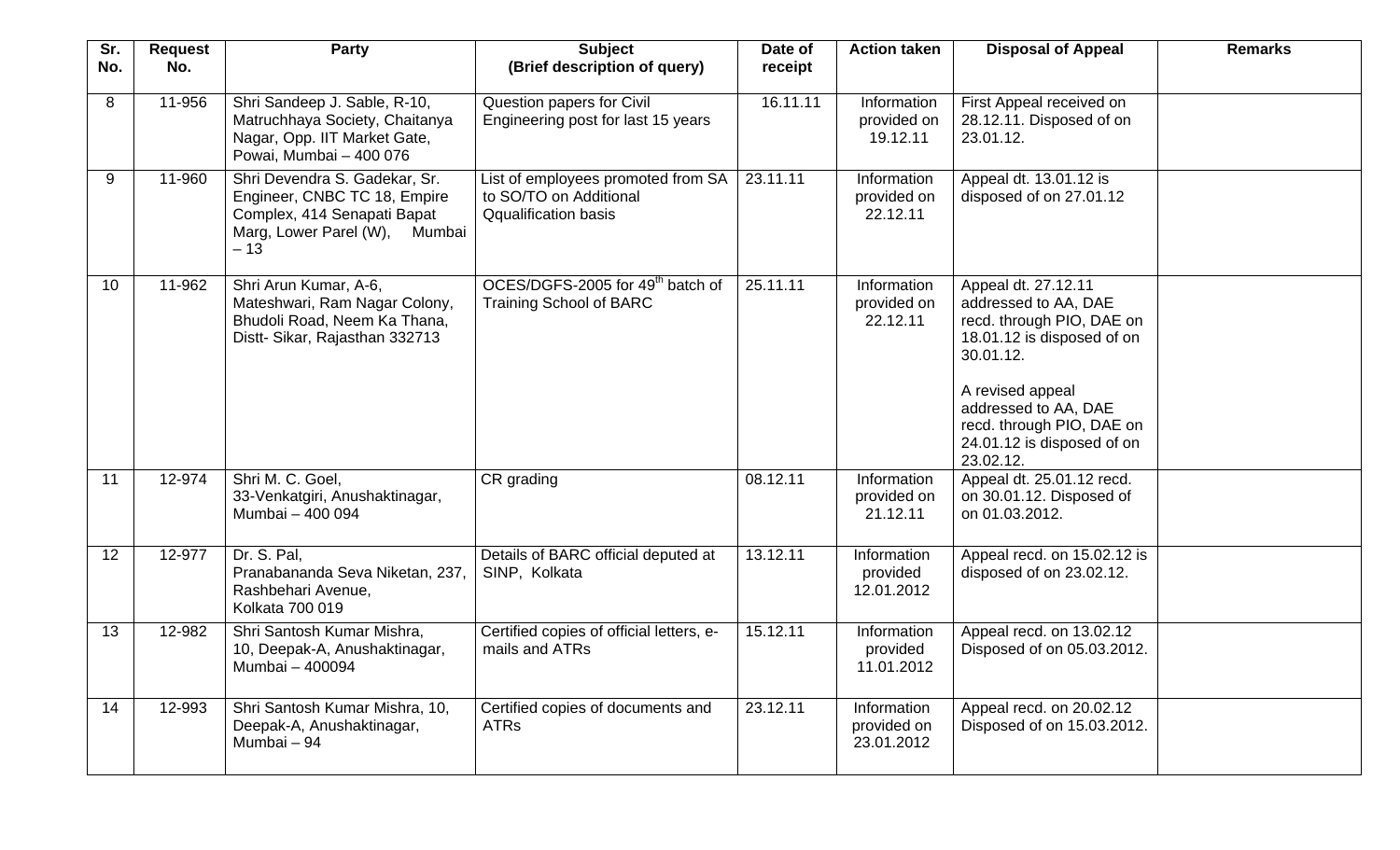| Sr.<br>No. | <b>Request</b><br>No. | <b>Party</b>                                                                                                   | <b>Subject</b><br>(Brief description of query)                                        | Date of<br>receipt | <b>Action taken</b>                      | <b>Disposal of Appeal</b>                               | <b>Remarks</b> |
|------------|-----------------------|----------------------------------------------------------------------------------------------------------------|---------------------------------------------------------------------------------------|--------------------|------------------------------------------|---------------------------------------------------------|----------------|
| 15         | 01-998                | Shri Sonaji Bhaurao Sonavane,<br>12 F, Siddhivinayak Tower, A<br>Wing, Near Runwal Nagar, Thane<br>(W) 400 601 | Status report on representations to<br>Controller, BARC                               | 02.01.12           | Information<br>provided on<br>31.01.2012 | Appeal recd. on 13.02.12 is<br>disposed of on 24.02.12. |                |
| 16         | 01-1006               | Shr M.C. Goel, 33- Venkatgiri,<br>Anushaktinagar, Mumbai - 400<br>094.                                         | Copies of assessment sheets of<br><b>ACRs</b>                                         | 1101.12            | Information<br>provided on<br>30.01.2012 | Appeal recd. on 13.02.12.<br>Disposed of on 01.03.2012. |                |
| 17         | 01-1007               | Shri Vikas K. Telang,<br>B 32-5, Kendriya Vihar, Sector 11,<br>Kharghar, Navi Mumbai-410 210                   | List of officers promoted to SO/G<br>during the year 2008, 2009 & 2010.               | 11.01.12           | Information<br>provided on<br>01.02.2012 | Appeal recd. on 03.02.12.<br>Disposed of on 05.03.2012. |                |
| 18         | 01-1010               | Shri Santhosh Kumar Mishra, 10,<br>Deepak-A, Anushaktinagar,<br>Mumbai - 400 094.                              | Certified true copies of some<br>documents, reports, records,<br>opinions and advices | 16.01.12           | Information<br>provided on<br>14.02.2012 | Appeal recd. on 22.03.12 is<br>under process.           |                |
| 19         | 01-1012               | Shri T. R. Chikkannaiah, CC No.<br>26/209, SA/E, RMP/BARC,<br>Yelawala - Post,<br>Mysore - 571130              | Promotion policy for Scientific<br><b>Assistants</b>                                  | 17.01.12           | Information<br>provided on<br>02.02.2012 | Appeal recd. on 19.03.12 is<br>under process.           |                |
| 20         | $01 - 1022$           | Shri Shelendra Kumar Singh,<br>SA/E (CC No. NG/406/1744),<br>EE&I, FRD/PP, BARC, Trombay,<br>Mumbai - 400 085  | Certified copies of ACR, OCR/APAR<br>for the period from 1997 to 2011                 | 30.01.12           | Information<br>provided on<br>17.02.2012 | Appeal recd. on 20.03.12 is<br>under process.           |                |
| 21         | 01-1023               | Shri Shelendra Kumar Singh,<br>SA/E (CC No. NG/406/1744),<br>EE&I, FRD/PP, BARC, Trombay,<br>Mumbai - 400 085  | Certified copies of ACR, OCR/<br>APAR of BARC employees for the<br>year 1997-1998     | 30.01.12           | Information<br>provided on<br>29.02.2012 | Appeal recd. on 20.03.12 is<br>under process.           |                |
| 22         | 02-1041               | Shri Santosh Kumar Mishra,<br>10, Deepak-A, Anushaktinagar,<br>Mumbai - 400094                                 | Certified copies of some documents                                                    | 20.02.12           | Information<br>provided on<br>20.03.2012 | Appeal recd. on 27.03.12 is<br>under process.           |                |